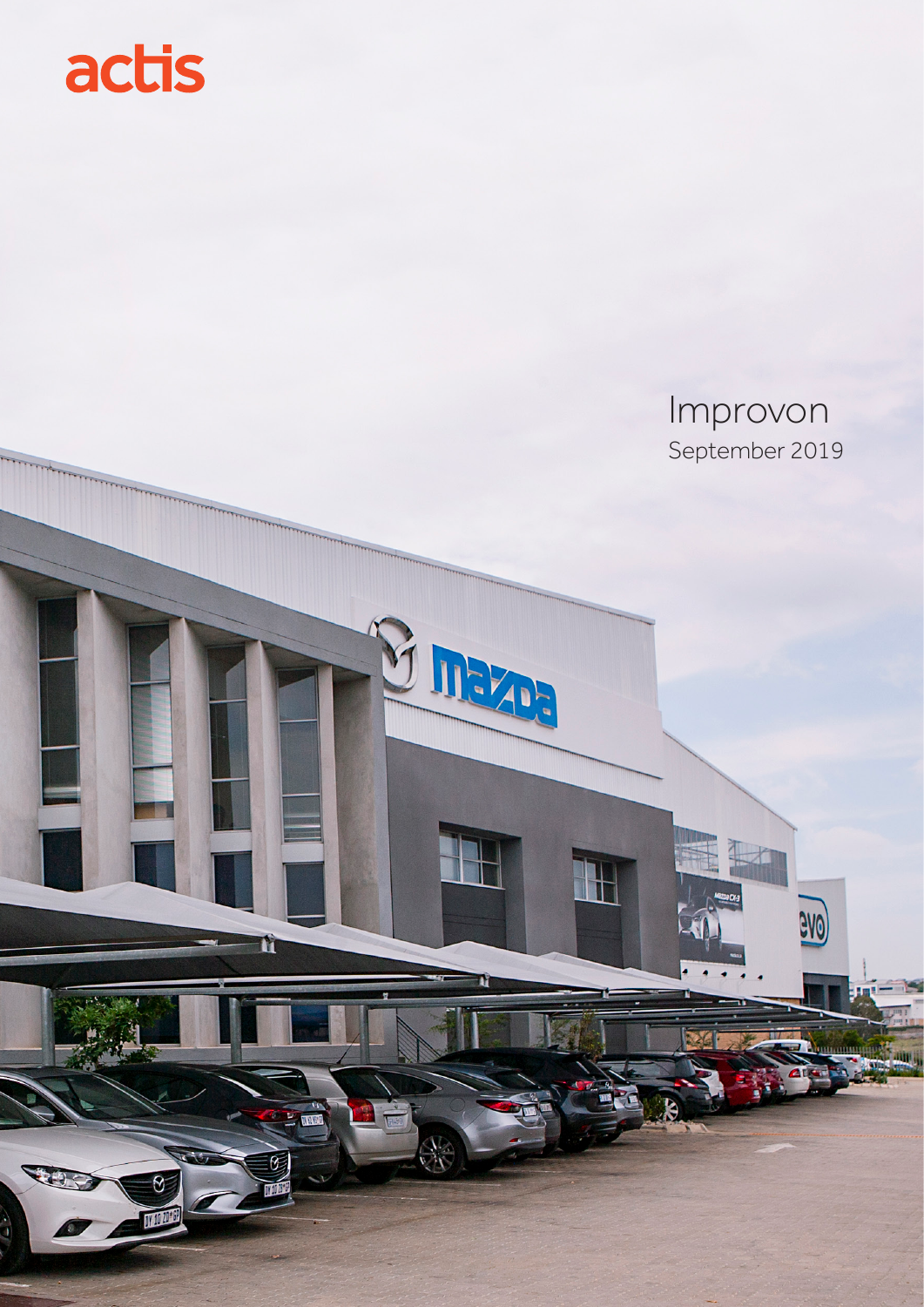## Improvon

Across sub-Saharan Africa (SSA), economic development and rising disposable incomes are creating demand for products as diverse as construction materials and consumer goods. At the same time, the growth of retail chains and online stores across the region is leading to greater demand for high quality, modern logistics and distribution hubs. Following on from one of Kenya's largest mixed use developments and a number of retail mall developments across SSA, Actis spotted the opportunity to develop new warehousing and logistics sites in key locations. With the aim of acquiring and developing land in Lusaka, Zambia and Nairobi, Kenya, together with South Africa's Improvon, we created a platform in 2017 to build industrial parks that meet local business requirements with sustainable features as standard. With 17,000 sq m already developed in Lusaka and up to 30,000 sq m planned in Nairobi in 2019 (with 10,000 sq m already under construction), we are creating modern supply chain infrastructure that will support the growth of the region's businesses and economies.

### The opportunity

As demand for products grows across SSA, so retail, construction and manufacturing businesses increasingly require space to store inventory and hubs from which they can distribute it efficiently, while multinationals are consolidating into single facilities that also include office space. Actis has seen these trends first-hand, after successfully developing a number of destination malls in SSA, including Kenya's largest mixed use space, Garden City in Nairobi; world class commercial and retail developments, Heritage Place and Jabi Lake Mall in Nigeria and Mozambique's first institutional quality shopping centre, Baia Mall.

Having helped close the supply-demand gap for high quality retail and office space through these investments, Actis identified a need for modern industrial space in strategic locations. We acquired land in Lusaka, Zambia in 2013, an important hub situated on major routes that run to ports in South Africa, Mozambique, Tanzania and Namibia, to create the country's first modern logistics and industrial park. Recognising the unique challenges and characteristics of creating industrial parks, Actis sought to work with a best-in-class specialist warehouse and logistics developer. Through our extensive local networks, we identified Improvon, a leading South African family business that had a significant South African footprint and reputation for sustainable design. Together in 2016, we proved the concept by delivering and tenanting the first 5,000 sq m unit. In partnership with Improvon, we also optimised the design and built a pipeline for further growth that would work for the local Zambian market.

Having forged a strong relationship with the Improvon team through this project, and with Improvon considering raising capital through an IPO to develop its business in, and beyond, South Africa, it became clear that there was an opportunity to create a formal partnership that would marry Actis's reputation and local knowledge in key markets with Improvon's specialist capability in the warehousing and logistics development space. In 2017, we agreed a joint venture that would see the creation of a platform business focused on developing industrial parks in the key distribution hubs of South Africa, Kenya and Zambia.

#### What did we do?

With development continuing at Lusaka, the team on the ground in Kenya set about securing 100 acres of land situated close to Jomo Kenyatta international airport and on the Eastern Bypass around Nairobi, the logistics gateway to East Africa. We acquired the site, with clear, unfettered title in 2018, a feat that is difficult to achieve but was made possible by our local presence, understanding of the Kenyan markets and network of contacts that enabled us to navigate significant local bureaucracy. With plans to develop lease and turnkey projects accommodating tenants from 2,000 sq m up to 50,000 sq m, Actis and Improvon have worked together to plan the premium grade warehousing, logistics and distribution park at Nairobi Gate and in early 2019, we broke ground on the first 10,000 sq m of units. Improvon's expertise in industrial design and development, combined with Actis's understanding of local market nuances and preferences has assisted with building design and finish.

As with any successful partnership, our joint venture with Improvon offers benefits to both parties. For Improvon, Actis has provided vital growth capital to the business as well as important early-stage capital investment on projects. We are one of the few investors able to provide significant funding for the early phases of construction and take development risk. In addition, our decades' long experience of operating in markets such as Kenya lowers the risk of expanding outside of South Africa for Improvon – many South African businesses have attempted this in the past and faced significant challenge.

For Actis, the partnership brings significant experience in the specialist field of developing warehouse and logistics facilities that meet the needs of local and international businesses. Improvon has been instrumental in accelerating the delivery of a further 12,000 sq m of space in Lusaka and helping to shape the build requirements and letting strategy for York Commercial Park while also engaging in active marketing of the site.